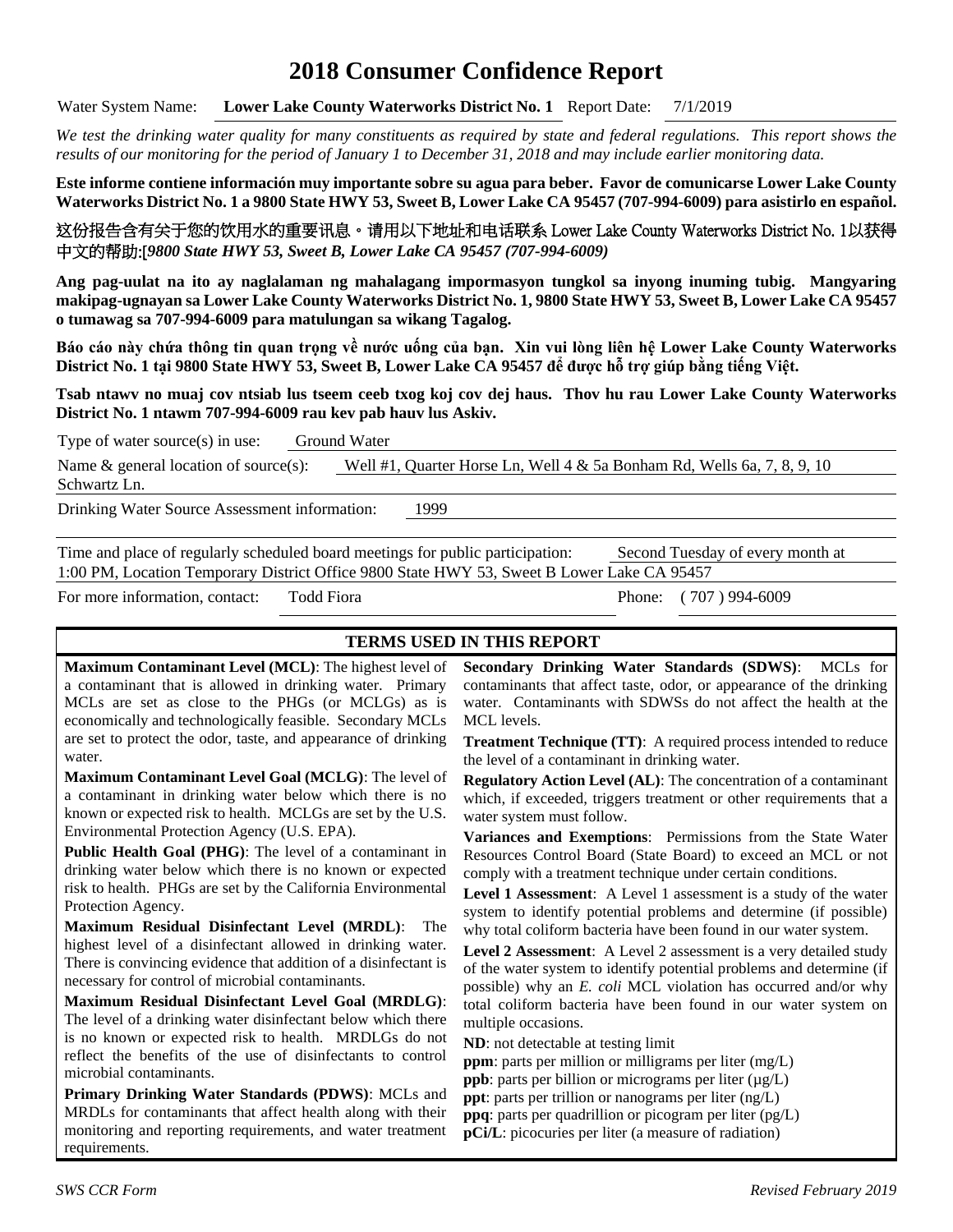**The sources of drinking water** (both tap water and bottled water) include rivers, lakes, streams, ponds, reservoirs, springs, and wells. As water travels over the surface of the land or through the ground, it dissolves naturally-occurring minerals and, in some cases, radioactive material, and can pick up substances resulting from the presence of animals or from human activity.

#### **Contaminants that may be present in source water include:**

- *Microbial contaminants*, such as viruses and bacteria, that may come from sewage treatment plants, septic systems, agricultural livestock operations, and wildlife.
- *Inorganic contaminants*, such as salts and metals, that can be naturally-occurring or result from urban stormwater runoff, industrial or domestic wastewater discharges, oil and gas production, mining, or farming.
- *Pesticides and herbicides*, that may come from a variety of sources such as agriculture, urban stormwater runoff, and residential uses.
- *Organic chemical contaminants*, including synthetic and volatile organic chemicals, that are byproducts of industrial processes and petroleum production, and can also come from gas stations, urban stormwater runoff, agricultural application, and septic systems.
- *Radioactive contaminants*, that can be naturally-occurring or be the result of oil and gas production and mining activities.

**In order to ensure that tap water is safe to drink**, the U.S. EPA and the State Board prescribe regulations that limit the amount of certain contaminants in water provided by public water systems. The U.S. Food and Drug Administration regulations and California law also establish limits for contaminants in bottled water that provide the same protection for public health.

**Tables 1, 2, 3, 4, 5, and 6 list all of the drinking water contaminants that were detected during the most recent sampling for the constituent**. The presence of these contaminants in the water does not necessarily indicate that the water poses a health risk. The State Board allows us to monitor for certain contaminants less than once per year because the concentrations of these contaminants do not change frequently. Some of the data, though representative of the water quality, are more than one year old. Any violation of an AL, MCL, MRDL, or TT is asterisked. Additional information regarding the violation is provided later in this report.

| TABLE 1 - SAMPLING RESULTS SHOWING THE DETECTION OF COLIFORM BACTERIA                                                                                                                                                                                       |                                            |  |                                              |                                                                   |                                                                                                                                                  |     |            |                                                                     |                                                                                                                                           |
|-------------------------------------------------------------------------------------------------------------------------------------------------------------------------------------------------------------------------------------------------------------|--------------------------------------------|--|----------------------------------------------|-------------------------------------------------------------------|--------------------------------------------------------------------------------------------------------------------------------------------------|-----|------------|---------------------------------------------------------------------|-------------------------------------------------------------------------------------------------------------------------------------------|
| Microbiological<br><b>Contaminants</b><br>(complete if bacteria detected)                                                                                                                                                                                   | <b>Highest No. of</b><br><b>Detections</b> |  | No. of Months<br>in Violation                |                                                                   | <b>MCL</b>                                                                                                                                       |     |            | <b>MCLG</b>                                                         | <b>Typical Source of</b><br><b>Bacteria</b>                                                                                               |
| <b>Total Coliform Bacteria</b><br>(state Total Coliform Rule)                                                                                                                                                                                               | (In a month)                               |  | $\Omega$                                     |                                                                   | 1 positive monthly sample                                                                                                                        |     |            | $\Omega$                                                            | Naturally present in the<br>environment                                                                                                   |
| Fecal Coliform or E. coli<br>(state Total Coliform Rule)                                                                                                                                                                                                    | (In the year)                              |  | $\Omega$                                     |                                                                   | A routine sample and a repeat<br>sample are total coliform positive,<br>and one of these is also fecal<br>coliform or $E$ , <i>coli</i> positive |     |            | $\Omega$                                                            | Human and animal fecal<br>waste                                                                                                           |
| E. coli<br>(federal Revised Total<br>Coliform Rule)                                                                                                                                                                                                         | (In the year)                              |  |                                              | $\Omega$                                                          |                                                                                                                                                  | (a) |            | $\Omega$                                                            | Human and animal fecal<br>waste                                                                                                           |
| (a) Routine and repeat samples are total coliform-positive and either is E. coli-positive or system fails to take repeat samples following E. coli-positive routine sample<br>or system fails to analyze total coliform-positive repeat sample for E. coli. |                                            |  |                                              |                                                                   |                                                                                                                                                  |     |            |                                                                     |                                                                                                                                           |
|                                                                                                                                                                                                                                                             |                                            |  |                                              |                                                                   |                                                                                                                                                  |     |            | TABLE 2 - SAMPLING RESULTS SHOWING THE DETECTION OF LEAD AND COPPER |                                                                                                                                           |
| <b>Lead and Copper</b><br>(complete if lead or copper<br>detected in the last sample set)                                                                                                                                                                   | <b>Sample</b><br><b>Date</b>               |  | No. of<br><b>Samples</b><br><b>Collected</b> | 90 <sup>th</sup><br><b>Percentile</b><br>Level<br><b>Detected</b> | <b>No. Sites</b><br><b>Exceeding</b><br>AL                                                                                                       | AL  | <b>PHG</b> | No. of Schools<br><b>Requesting</b><br><b>Lead Sampling</b>         | <b>Typical Source of</b><br>Contaminant                                                                                                   |
| Lead (ppb)                                                                                                                                                                                                                                                  | 2018                                       |  | 10                                           | 0.00                                                              | $\theta$                                                                                                                                         | 15  | 0.2        | 3                                                                   | Internal corrosion of<br>household water plumbing<br>systems; discharges from<br>industrial manufacturers:<br>erosion of natural deposits |
| Copper (ppm)                                                                                                                                                                                                                                                | 2018                                       |  | 10                                           | .7                                                                | $\Omega$                                                                                                                                         | 1.3 | 0.3        | Not applicable                                                      | Internal corrosion of<br>household plumbing<br>systems; erosion of natural<br>deposits; leaching from<br>wood preservatives               |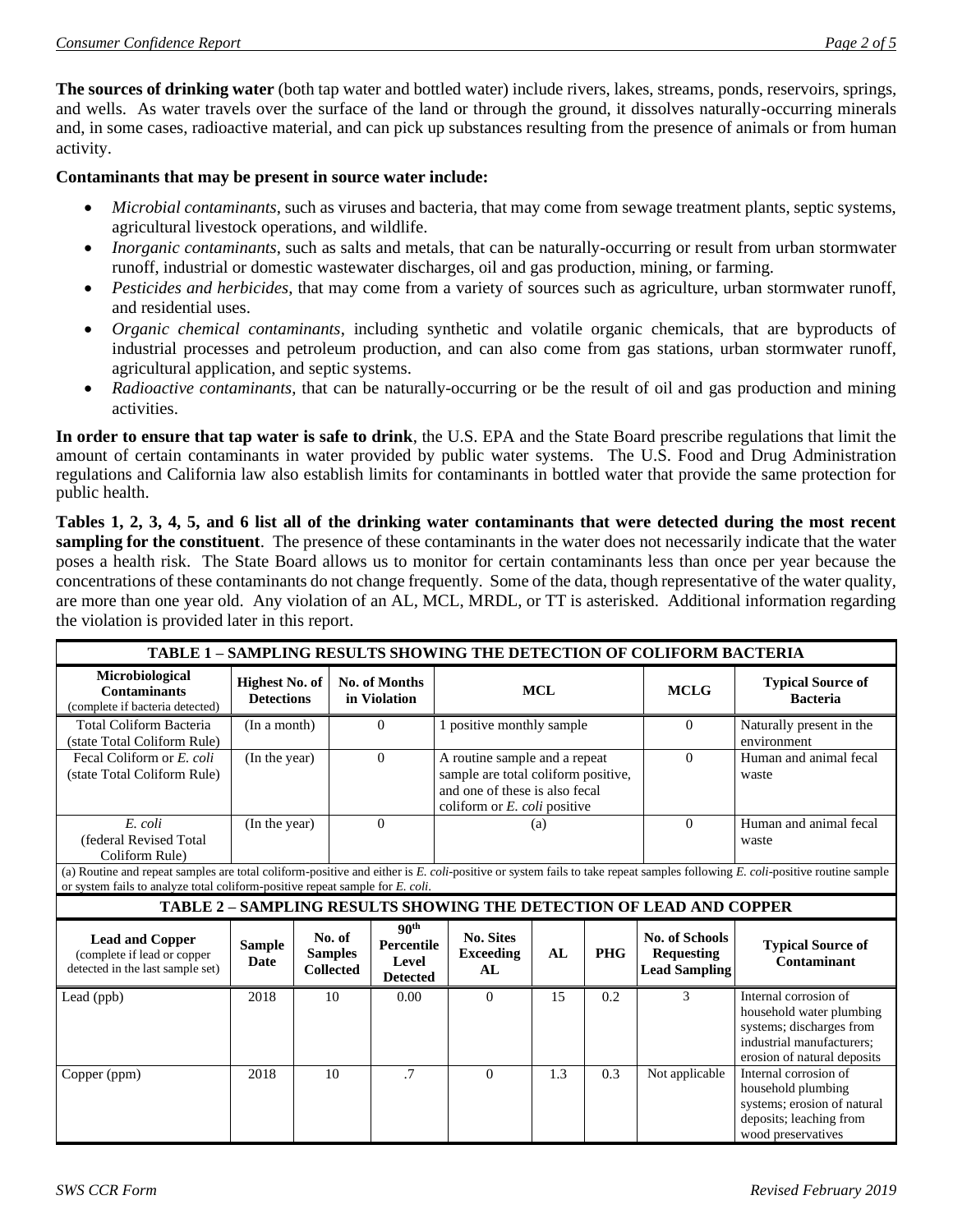| <b>TABLE 3 - SAMPLING RESULTS FOR SODIUM AND HARDNESS</b> |                       |                          |                                      |                      |                                 |                                                                                                                                    |  |  |  |
|-----------------------------------------------------------|-----------------------|--------------------------|--------------------------------------|----------------------|---------------------------------|------------------------------------------------------------------------------------------------------------------------------------|--|--|--|
| <b>Chemical or Constituent</b><br>(and reporting units)   | <b>Sample</b><br>Date | Level<br><b>Detected</b> | <b>Range of</b><br><b>Detections</b> | <b>MCL</b>           | <b>PHG</b><br>(MCLG)            | <b>Typical Source of Contaminant</b>                                                                                               |  |  |  |
| Sodium (ppm)                                              | 2016-2018             | 33.6                     | 19-76                                | None                 | None                            | Salt present in the water and is<br>generally naturally occurring                                                                  |  |  |  |
| Hardness (ppm)                                            | 2016-2018             | 317                      | 208-417                              | None                 | None                            | Sum of polyvalent cations present in<br>the water, generally magnesium and<br>calcium, and are usually naturally<br>occurring      |  |  |  |
|                                                           |                       |                          |                                      |                      |                                 | TABLE 4 - DETECTION OF CONTAMINANTS WITH A PRIMARY DRINKING WATER STANDARD                                                         |  |  |  |
| <b>Chemical or Constituent</b><br>(and reporting units)   | <b>Sample</b><br>Date | Level<br><b>Detected</b> | <b>Range of</b><br><b>Detections</b> | <b>MCL</b><br>[MRDL] | <b>PHG</b><br>(MCLG)<br>[MRDLG] | <b>Typical Source of Contaminant</b>                                                                                               |  |  |  |
| Gross Alpha (pCi/L)                                       | 2016-2018             | .073                     | $0 - 3$                              | 15                   | $\overline{0}$                  | Erosion of natural deposits                                                                                                        |  |  |  |
| Arsenic (ug/l)                                            | 2016-2018             | 2.86                     | $0 - 6.9$                            | 10                   | 0.004                           | Erosion of natural deposits;<br>runoff from orchards; glass and<br>electronics production wastes                                   |  |  |  |
| Nitrate (mg/l)                                            | 2016-2018             | .67                      | $0 - 4.07$                           | 45                   | 45                              | Runoff and leaching from<br>fertilizer use; leaching from<br>septic tanks and sewage; erosion<br>of natural deposits               |  |  |  |
| Barium (ug/l)                                             | 2016-2018             | 208.33                   | $0 - 310$                            | 1000                 | 2000                            | Discharge of oil drilling wastes<br>and from metal refineries;<br>erosion of natural deposits                                      |  |  |  |
| Fluoride (mg/l)                                           | 2016-2018             | .35                      | $.15 - .43$                          | $\overline{2}$       | 1                               | Erosion of natural deposits;<br>water additive which promotes<br>strong teeth; discharge from<br>fertilizer and aluminum factories |  |  |  |
|                                                           |                       |                          |                                      |                      |                                 |                                                                                                                                    |  |  |  |
|                                                           |                       |                          |                                      |                      |                                 | TABLE 5 - DETECTION OF CONTAMINANTS WITH A SECONDARY DRINKING WATER STANDARD                                                       |  |  |  |
| <b>Chemical or Constituent</b><br>(and reporting units)   | <b>Sample</b><br>Date | <b>Level Detected</b>    | <b>Range of</b><br><b>Detections</b> | <b>SMCL</b>          | <b>PHG</b><br>(MCLG)            | <b>Typical Source of Contaminant</b>                                                                                               |  |  |  |
| Specific Conductance<br>$(umbo/cm+)$                      | 2016-2018             | 703                      | 510-850                              | 1600                 | $\overline{0}$                  | Substances that form ions when                                                                                                     |  |  |  |
| Iron $(ug/l)$                                             | 2016-2018             | 575                      | $0 - 1700$                           | 300                  | $\boldsymbol{0}$                | in water; seawater influence<br>Leaching from natural deposits;                                                                    |  |  |  |
| Manganese (ug/l)                                          | 2016-2018             | 148.8                    | $0 - 410$                            | 50                   | $\mathbf{0}$                    | industrial wastes<br>Leaching from natural deposits                                                                                |  |  |  |
| TDS $(mg/l)$                                              | 2016-2018             | 488.33                   | 350-550                              | 1000                 | $\overline{0}$                  | Runoff/leaching from natural                                                                                                       |  |  |  |
| pH (Standard Units)                                       | 2016-2018             | 7.21                     | 6.58-7.47                            | n/a                  | $\overline{0}$                  | deposits                                                                                                                           |  |  |  |
| Sulfate (mg/l)                                            | 2016-2018             | 21.3                     | $1.5 - 72$                           | 500                  | $\mathbf{0}$                    | Runoff/leaching from natural                                                                                                       |  |  |  |
| Bicarbonate (mg/l)                                        | 2016-2018             | 371.66                   | 160-510                              | n/a                  | $\mathbf{0}$                    | deposits; industrial wastes<br>Naturally-occurring organic                                                                         |  |  |  |
| Total Alkalinity (mg/l)                                   | 2016-2018             | 311.66                   | 140-420                              | n/a                  | $\overline{0}$                  | materials<br>Soil runoff                                                                                                           |  |  |  |
| Turbidity (NTU)                                           | 2016-2018             | 1.68                     | $.15 - 3.2$                          | 3                    | $\mathbf{0}$                    | Soil runoff                                                                                                                        |  |  |  |
| Magnesium (mg/l)                                          | 2016-2018             | 30.66                    | $\overline{2}$ 4-39                  | n/a                  | $\overline{0}$                  | Leaching from natural deposits                                                                                                     |  |  |  |
| Color (Units)                                             | 2016-2018             | 8.5                      | $0 - 24$                             | 15                   | $\overline{0}$                  | Naturally-occurring organic                                                                                                        |  |  |  |
| Chloride (mg/l)                                           | 2016-2018             | 34.6                     | 16-47                                | 500                  | $\mathbf{0}$                    | materials<br>Runoff/leaching from natural<br>deposits; seawater influence                                                          |  |  |  |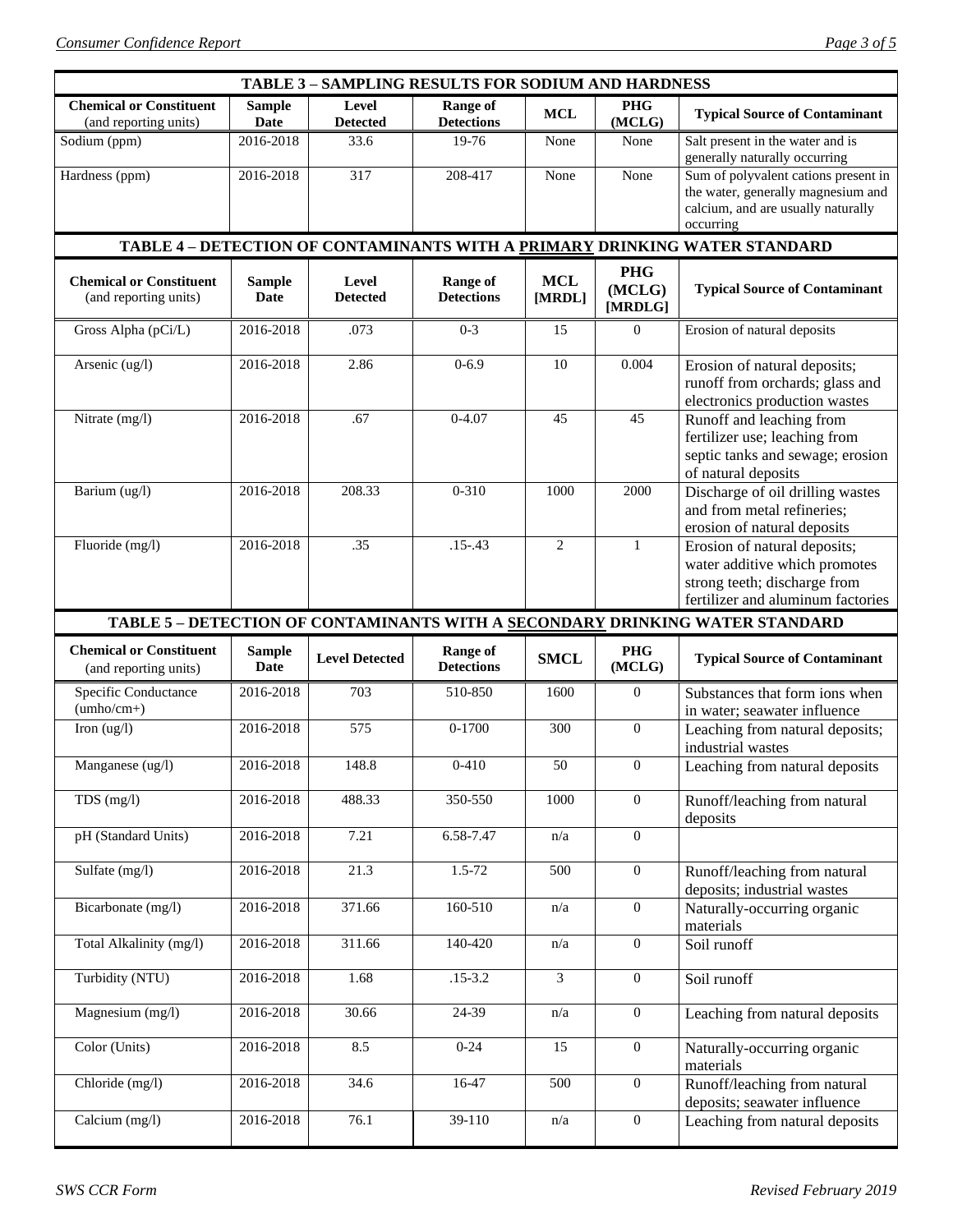| <b>TABLE 6 - DETECTION OF UNREGULATED CONTAMINANTS</b>  |                |                       |                               |                           |                                |  |  |
|---------------------------------------------------------|----------------|-----------------------|-------------------------------|---------------------------|--------------------------------|--|--|
| <b>Chemical or Constituent</b><br>(and reporting units) | Sample<br>Date | <b>Level Detected</b> | Range of<br><b>Detections</b> | <b>Notification Level</b> | <b>Health Effects Language</b> |  |  |
| None                                                    |                |                       |                               |                           |                                |  |  |

## **Additional General Information on Drinking Water**

Drinking water, including bottled water, may reasonably be expected to contain at least small amounts of some contaminants. The presence of contaminants does not necessarily indicate that the water poses a health risk. More information about contaminants and potential health effects can be obtained by calling the U.S. EPA's Safe Drinking Water Hotline (1-800-426-4791).

Some people may be more vulnerable to contaminants in drinking water than the general population. Immuno-compromised persons such as persons with cancer undergoing chemotherapy, persons who have undergone organ transplants, people with HIV/AIDS or other immune system disorders, some elderly, and infants can be particularly at risk from infections. These people should seek advice about drinking water from their health care providers. U.S. EPA/Centers for Disease Control (CDC) guidelines on appropriate means to lessen the risk of infection by *Cryptosporidium* and other microbial contaminants are available from the Safe Drinking Water Hotline (1-800-426-4791).

Lead-Specific Language: If present, elevated levels of lead can cause serious health problems, especially for pregnant women and young children. Lead in drinking water is primarily from materials and components associated with service lines and home plumbing. Lower Lake County Waterworks District No. 1 is responsible for providing high quality drinking water, but cannot control the variety of materials used in plumbing components. When your water has been sitting for several hours, you can minimize the potential for lead exposure by flushing your tap for 30 seconds to 2 minutes before using water for drinking or cooking. If you do so, you may wish to collect the flushed water and reuse it for another beneficial purpose, such as watering plants.] If you are concerned about lead in your water, you may wish to have your water tested. Information on lead in drinking water, testing methods, and steps you can take to minimize exposure is available from the Safe Drinking Water Hotline (1-800-426-4791) or at [http://www.epa.gov/lead.](http://www.epa.gov/lead)

#### *Even Though there are high amounts of iron and Manganese in our raw water. The District treats the water with Green Sand technology, and the levels are way below the MCL or non-detected in the finish water.*

## **Summary Information for Violation of a MCL, MRDL, AL, TT, or Monitoring and Reporting Requirement**

| VIOLATION OF A MCL, MRDL, AL, TT, OR MONITORING AND REPORTING REQUIREMENT |                    |                 |                                                  |                                   |  |  |  |
|---------------------------------------------------------------------------|--------------------|-----------------|--------------------------------------------------|-----------------------------------|--|--|--|
| <b>Violation</b>                                                          | <b>Explanation</b> | <b>Duration</b> | <b>Actions Taken to Correct</b><br>the Violation | <b>Health Effects</b><br>Language |  |  |  |
| <b>None</b>                                                               |                    |                 |                                                  |                                   |  |  |  |